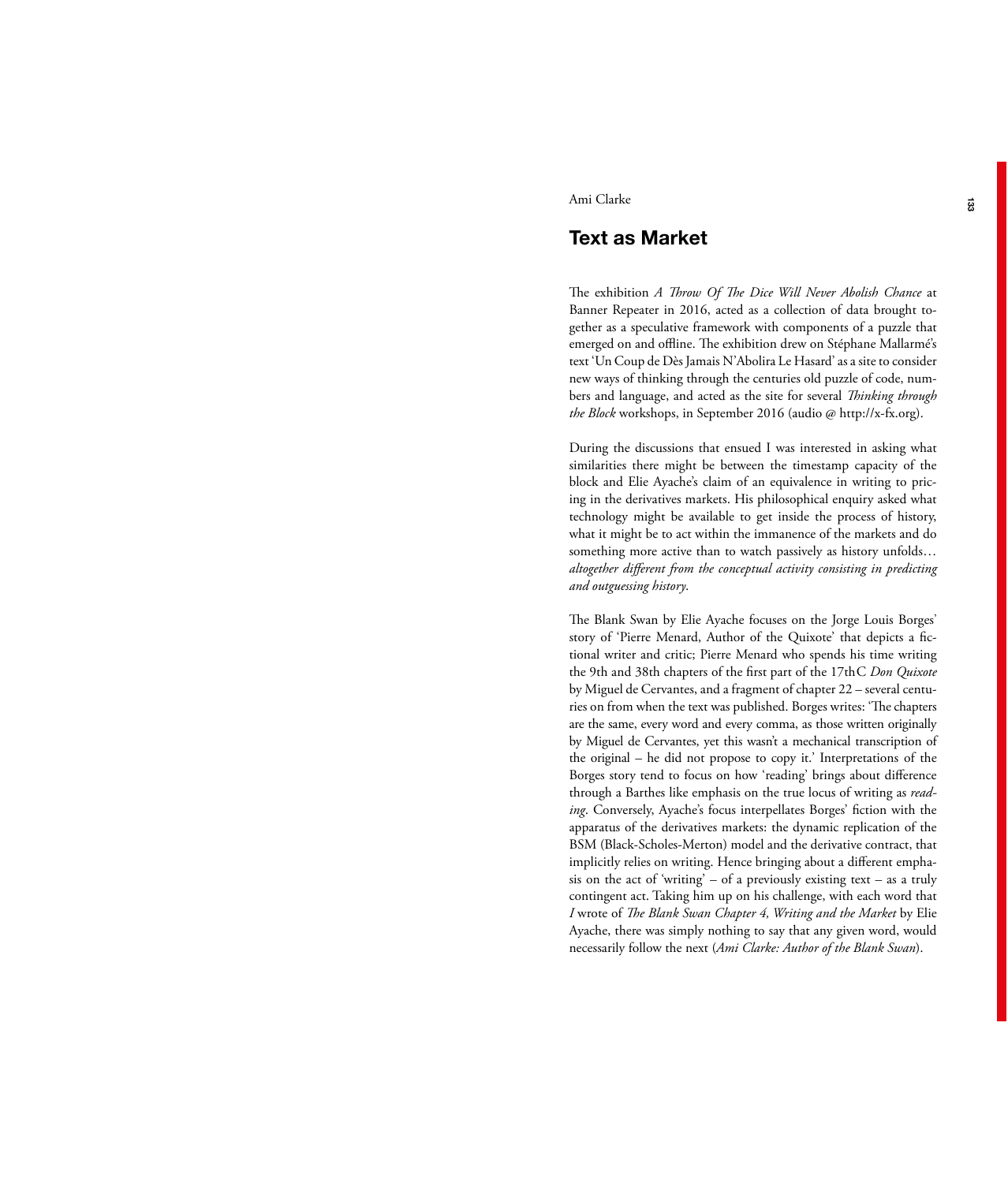The late artist Elaine Sturtevant back-dated: *Sturtevant: Author of the Quixote* via a letter addressed to Borges in the introduction, to 1970, around the time of her early practice of *making works of other artists works*. As Patricia Lee notes, thereby 'pushing the codification of artists to specific signifiers' (2016) in relation to the structures and systems of art. Sturtevant's works relied on their identification as significant works by well-known artists, reducing the artists work to a sign – a brand – an easy meme producer, percolating myths of genius and so on, that could be seen to have more to do with sales amid the immanent rise and fall of the market – than whatever other values might be claimed for art at any given time in history.

Sturtevant's emphasis on 'the brutal truth of the work is that it is not a copy' is shared in Ayache's thinking when she claims 'the dynamics of the work is that it throws out representation' (Lee, 2016). 'Only through the writing/trading performance and not through the realization of a theoretical stochastic process, that is framed in representational thought, can the writer / trader of contingent claims exceed the saturated context and move to the next  $-i.e.$  he can trade' (Ayache, 2010).

What this *brings forth* in Ayache's terms is the trading room and a performative *capacity* that is singular and non-reproducible. A capacity to write the future via smart contracts, seemingly shared across the blockchain in so far as a technology that exceeds probability through the time-stamp.

Ayache's point, perhaps, is that this is all that can be said, in a philosophical sense. This echoes through the story of the blockchain thus far, and takes little heed of the bias' and discriminations actively reproduced through the complex infrastructural, socio-economic and political conditions that facilitate the particularly exploitative form of platform capitalism. As such, the rather more urgent and compelling aspect of the equation, for me, is the question of *who* gets to write the future via smart contracts, and re-determine the currency of data and what other values that currency could convey in a new calculus.

## *References*

**Ayache, Elie. The Blank Swan. Chichester: Wiley, 2010.**

**Borges, Jorge Luis. 'Pierre Menard, Author of the Quixote' in** *Collected Fictions***. Translated by Andrew Hurley. New York: Penguin Books, 1999.**

**Clarke, Ami.** *Author of the Blank Swan***. London: Banner Repeater, 2016.**

**Sturtevant.** *Author of the Quixote***. Cologne: Walter Koenig, 2009.**

**Lee, Patricia.** *Sturtevant: Warhol Marilyn* **(Afterall). Cambridge, Massachusetts: MIT Press, 2016.**

**The following pages are drawn from a configuration of the puzzle that came together @ http://x-fx.org and speculate on future values regarding data as currency in the lead up to a new configuration in the project: DLeb.**

**Audio recorded from the presentations during the Thinking through the Block workshops, September 2016, by Tom Clark, Paul Purgas, Alessandro Ludovico, Ami Clarke, Karen Di Franco, Ruth Catlow, Ben Vickers, Tom Pearson, Malavika Rajnarayan, Prayas Abhinav and Satya Gummuluri of surfatial, can be found at http://x-fx.org.**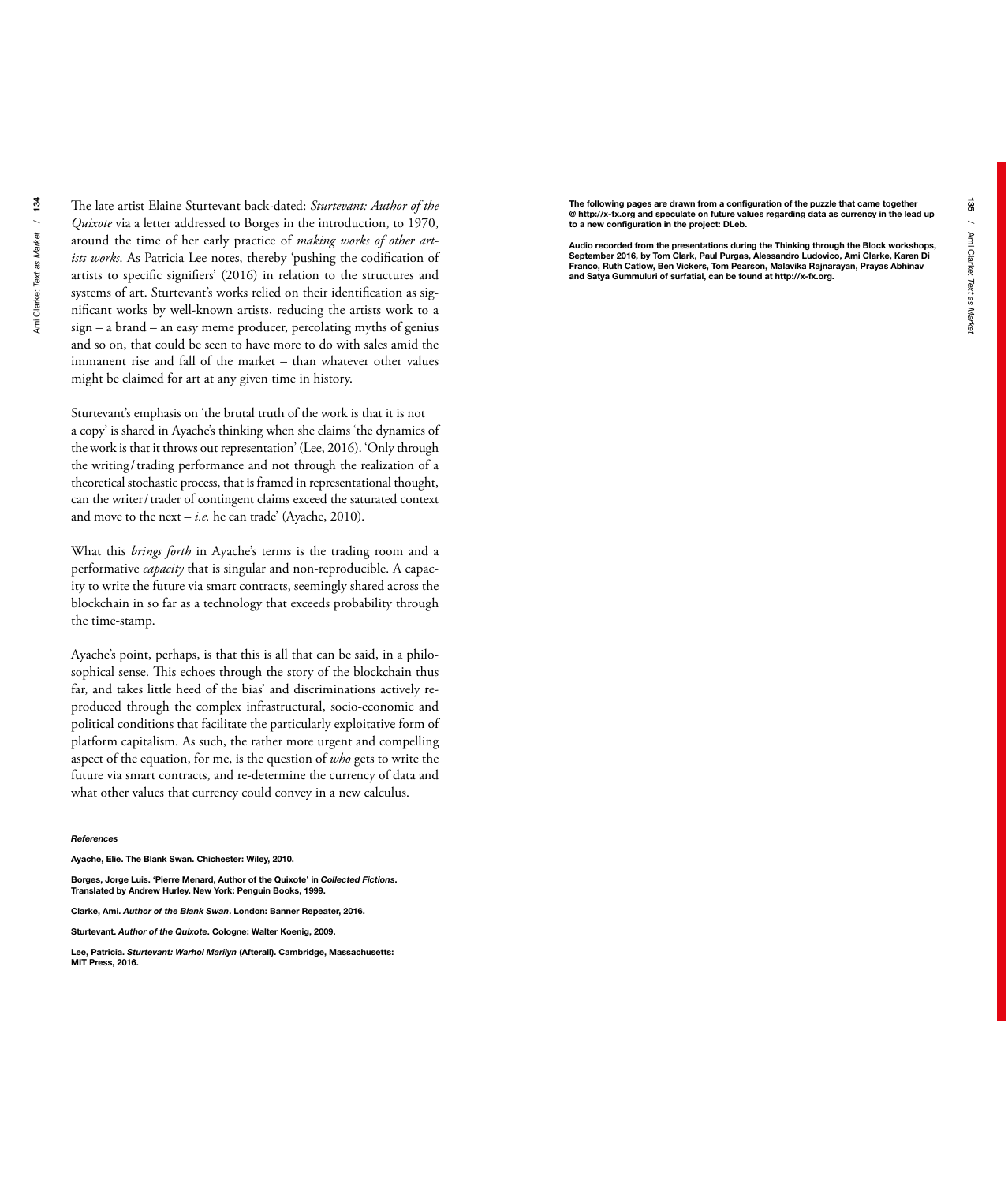